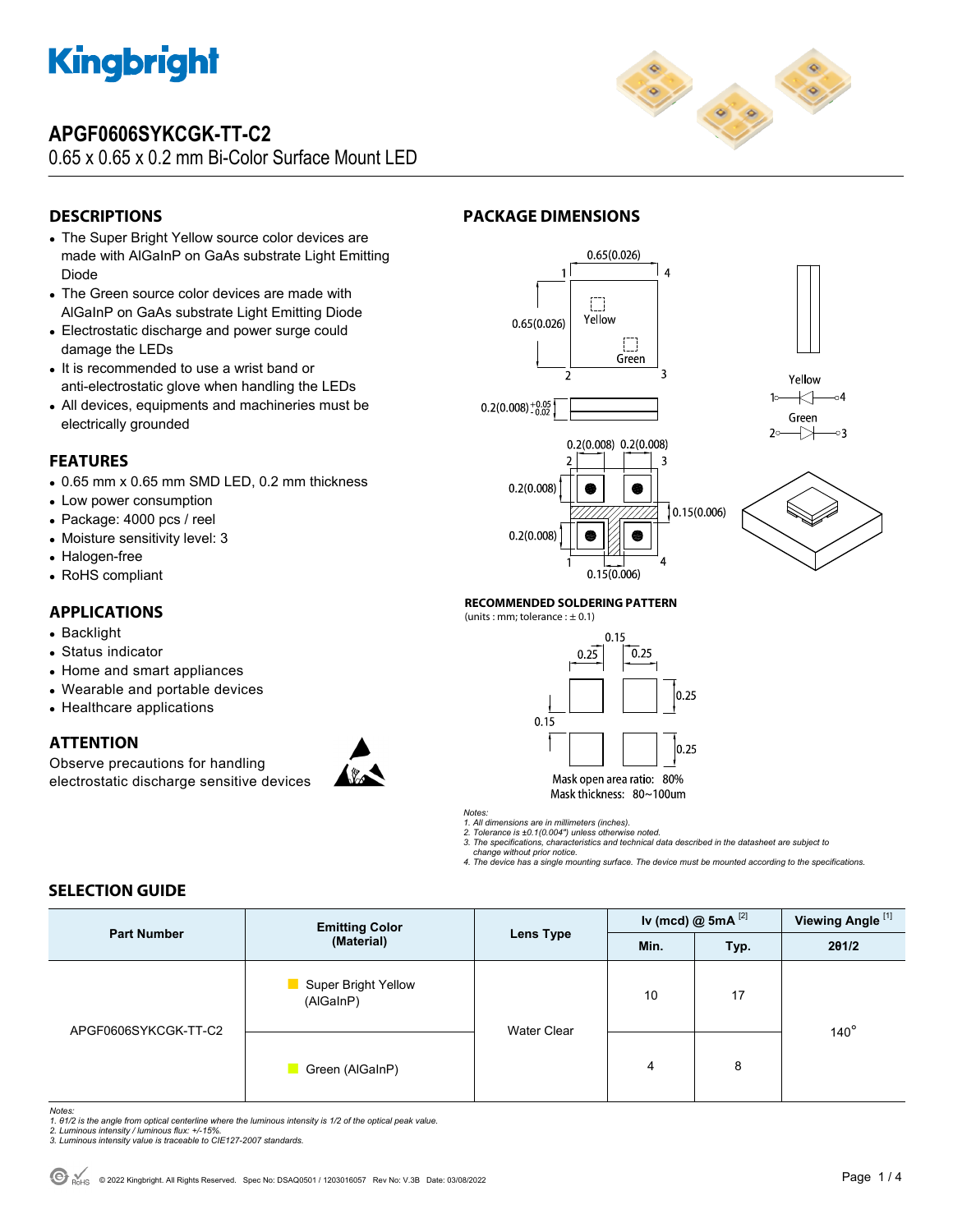### **ELECTRICAL / OPTICAL CHARACTERISTICS at T<sub>A</sub>=25°C**

| <b>Parameter</b>                                   | Symbol                     |                                     | <b>Value</b> |                          |      |
|----------------------------------------------------|----------------------------|-------------------------------------|--------------|--------------------------|------|
|                                                    |                            | <b>Emitting Color</b>               | Typ.         | Max.                     | Unit |
| Wavelength at Peak Emission $I_F = 5mA$            | $\Lambda_{\rm peak}$       | Super Bright Yellow<br>Green        | 591<br>572   | $\overline{\phantom{a}}$ | nm   |
| Dominant Wavelength $I_F$ = 5mA                    | $\lambda_{\text{dom}}$ [1] | <b>Super Bright Yellow</b><br>Green | 589<br>571   |                          | nm   |
| Spectral Bandwidth at 50% Φ REL MAX<br>$I_F = 5mA$ | Δλ                         | <b>Super Bright Yellow</b><br>Green | 15<br>20     |                          | nm   |
| Capacitance                                        | C                          | Super Bright Yellow<br>Green        | 25<br>15     |                          | pF   |
| Forward Voltage $I_F = 5mA$                        | $V_F$ <sup>[2]</sup>       | Super Bright Yellow<br>Green        | 1.97<br>1.92 | 2.3<br>2.3               | v    |
| Reverse Current ( $V_R$ = 5V)                      | l <sub>R</sub>             | Super Bright Yellow<br>Green        |              | 10<br>10                 | μA   |

*Notes:* 

1. The dominant wavelength (λd) above is the setup value of the sorting machine. (Tolerance λd: ±1nm. )<br>2. Forward voltage: ±0.1V.<br>3. Wavelength value is traceable to CIE127-2007 standards.

*4. Excess driving current and / or operating temperature higher than recommended conditions may result in severe light degradation or premature failure.* 

## **ABSOLUTE MAXIMUM RATINGS at T<sub>A</sub>=25°C**

|                                         | Symbol                  | Value                      |       |      |
|-----------------------------------------|-------------------------|----------------------------|-------|------|
| <b>Parameter</b>                        |                         | <b>Super Bright Yellow</b> | Green | Unit |
| Power Dissipation                       | $P_D$ <sup>[1]</sup>    | 35                         |       | mW   |
| Reverse Voltage                         | $V_R$                   | 5                          | 5     | V    |
| Junction Temperature                    | $T_i$                   | 115                        | 115   | °C   |
| <b>Operating Temperature</b>            | $T_{op}$                | $-40$ to $+85$             |       | °C   |
| Storage Temperature                     | $T_{\text{stg}}$        | $-40$ to $+100$            |       | °C   |
| DC Forward Current                      | $I_F$ <sup>[2]</sup>    | 10                         | 10    | mA   |
| <b>Peak Forward Current</b>             | $I_{FM}$ <sup>[3]</sup> | 50                         | 50    | mA   |
| Electrostatic Discharge Threshold (HBM) |                         | 3000                       | 3000  | V    |

*Notes:* 

*1. Within 35mW when multiple chips are lightened 2. The maximum ratings are valid for the case of lighting a single chip* 

When two chips are lit at the same time, each chip should be driven at a current lower than 50% of the absolute maximum ratings<br>3. Duty Cycle ≤ 1 / 20, Pulse Width = 1ms.<br>4. Relative humidity levels maintained between 40%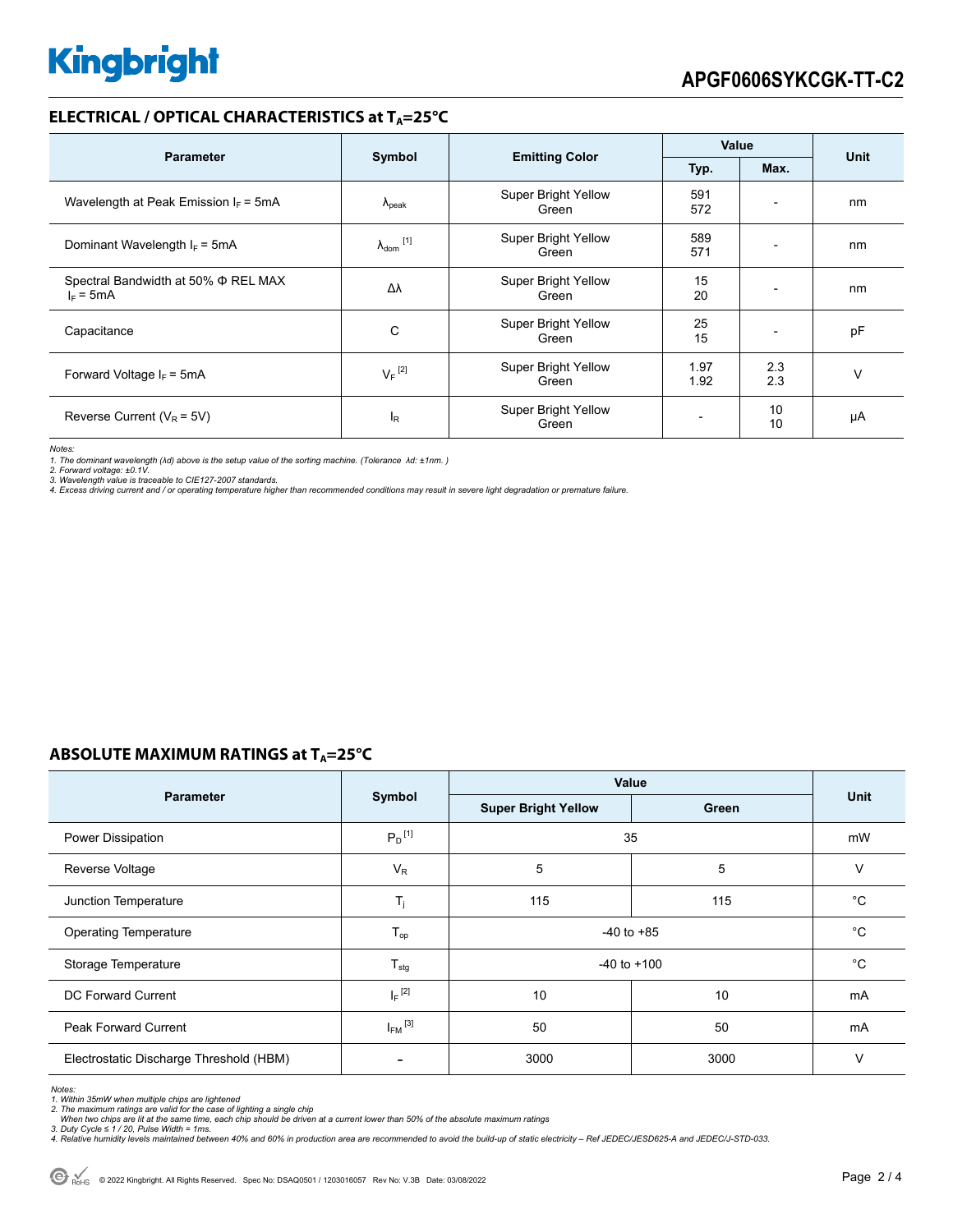# **Kingbright**

## **TECHNICAL DATA**



### **SPATIAL DISTRIBUTION**









**Luminous Intensity vs.**